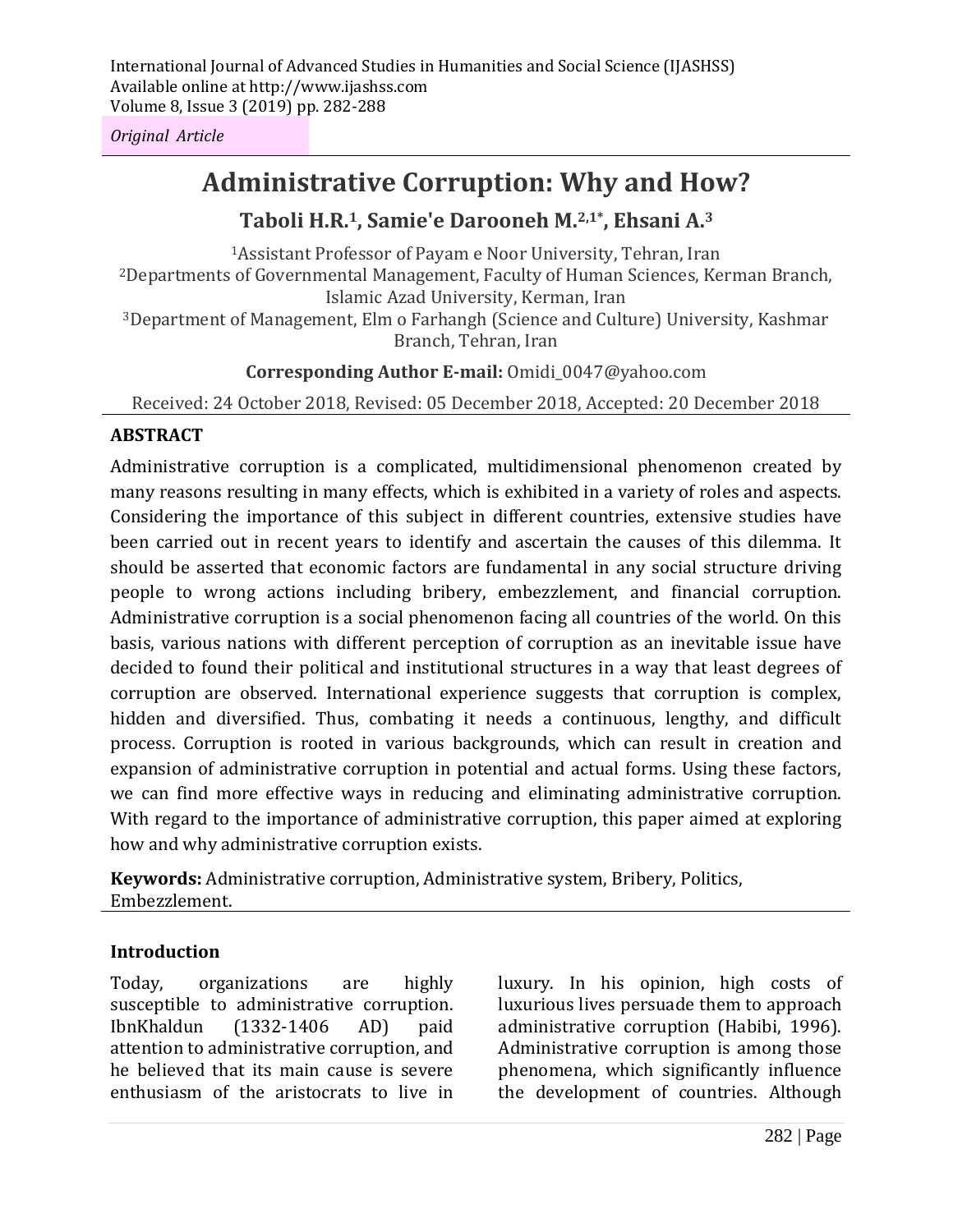many planning and consideration have been given to this issue, it is still growing in various aspects of the society. To combat administrative corruption, organization experts believe in approaches focusing more on preventing rather than punishing. The term administrative corruption used as an antonym of administrative health, has long been under close attention of organizational intellectuals who made their efforts to eliminate it by proposing definitions in accordance to organizational principles, the common factors of which are bribery and occupational abuses for personal interests. The administrative corruption can lead to challenges and abnormalities such as occupational abuses, bribery and embezzlement, nepotism, injustice, blackmail, dissatisfaction of clients, stealing organizational properties and assets, and sale of confidential information in individual, group and organized forms. In political, economic and management culture of Iran, Fasad e edari (office corruption) is usually used as an equivalent to corruption (Farhad, 1999).

### **Importance and necessity of the research**

Organizations with healthy organizational systems can lead the societies to productivity and better utilization of human resources, natural resources, technical knowledge, and financial investments as the main factor of any society's success. Corruption in third world has reached a common chronic and critical level. Many criticisms made in the mass media in relation to socioeconomic structures and policies adopted by governmental institutions, indicate that there are still many unsolved problems, which affect administrative corruption indirectly and reduce the efficiency.

Economically, the obtained results show that economic development indices such as GDP, annual per capita production and economic liberalization, regulation quality standard, size of underground economy, social development index, and citizen participation are important and effective parameters in financial corruption. According to the results, improvements in socioeconomic development index, citizen participations, and regulation quality index can improve financial corruption control index (reduction of financial corruption) in selected countries, while increase in the size of underground economy, will increase financial corruption control index (Sinjer, 1999).

# **History of administrative corruption**

Ancient civilization history studies suggest that corruption is a major factor of collapse of civilizations together with other factors. In other words, corruption is followed by many social disorders, wars, aggressions, rebellions, elimination of infrastructures, and disturbance of societies. Hence, corruption is as old as civilization, which is now a worldwide problem. During centuries and ages, there has always been a reverse correlation between accurate and timely use of power and territories, and corruption. When power was used in a desired manner, corruption declined. In fact, administrative corruption is a double ganger of any political regime. Since the time human activities became organized and coherent, administrative corruption started to be an inseparable part of organizations. Therefore, it can be regarded as an unwanted child created as a result of intraorganizational relations as well as organization-environment relations (Robins, 2005).

Studies of ancient books show that regimes and governments have long been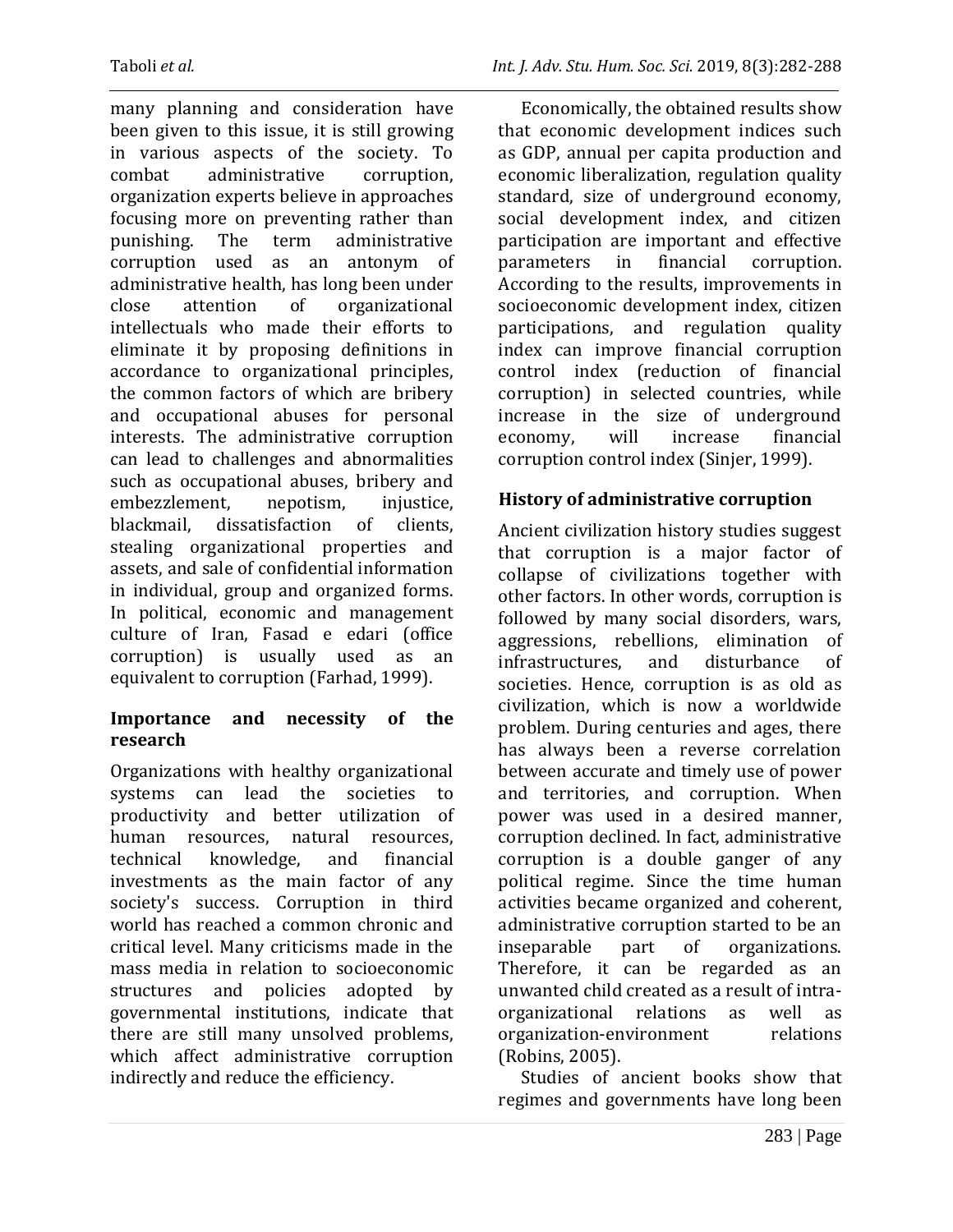facing the problem of abusing of governmental staff and agents and always been concerned about governmental authorities abusing their privileges for personal interests. In other words, corruption has always been a challenge for regimes and an intellectual concern for political thinkers. In 14th century, Dante in Divine Comedy paid attention to corruption, and placed it in the lowest depths of hell. According to Machiavelli, corruption is a current, which weakens moral attitudes and threatens salvation and virtues. Since immoral people are more exposed to corruption, this problem should be resolved by controlling these people and directing intellectual leaders, with the aid of monitoring organizations. The responsibilities and powers legitimately submitted to all government employees pave the way for such abuses. Additional costs imposed by historically experienced financial crimes such as bribery, embezzlement and fraudulent activities on society and government have encouraged political, social and economic experts to pay attention to administrative crimes in recent decades and innovate effective and inexpensive methods to combat it (Mahmoodi, 2003).

### **Definitions of administrative corruption**

Administrative corruption is defined differently by different societies, cultures and viewpoints. Its root is Rumper meaning "breaking" that is, in corruption process something either breaks or is violated, which it may be an ethical behavior, a legal procedure, or often administrative regulations. According to Gunnar Myrdal, corruption refers to all types of deviation, power abuses or illegitimate use of occupational positions (Robins, 2005).

On other hand, a globally accepted definition by World Bank and Transparency International defines corruption as abuse of administrative powers (public power) in order to gain personal (private) benefits. Based on the definition of corruption by World Bank corruption is abuse of government powers to meet personal needs (Same'e, 2009). In another definition proposed by researchers, financial corruption is a deal between the actors in private and public sectors through which public products are illegitimately changed into private profits (Haji Yousefi, 1999).

### **The nature of administrative corruption**

Naturally, no human-being is born violator, criminal or sinful, but imbalanced social and economic conditions result in corruption, which in its administrative form threatens governmental and nongovernmental institutions as a result of these imbalanced conditions. Undoubtedly, when there is no social, economic, or political security or hope of having a bright future, self-preservation replaces social security, which persuade individuals, parties and groups to look positively and optimistically at corruption (Tatday, 1999). Administrative corruption is the problem of many societies with a higher rate in some countries and lower in others. Indonesia, India and Vietnam have the most corrupted official systems in the world. In today's consumerist community, there is a growing need for material and the tendency to meet increasing material needs has gone up. As money is the first priority, one who cannot earn further incomes, and legal moneymaking ways are closed to him, how can he fulfill his growing requirements?

# **Types of admin corruption**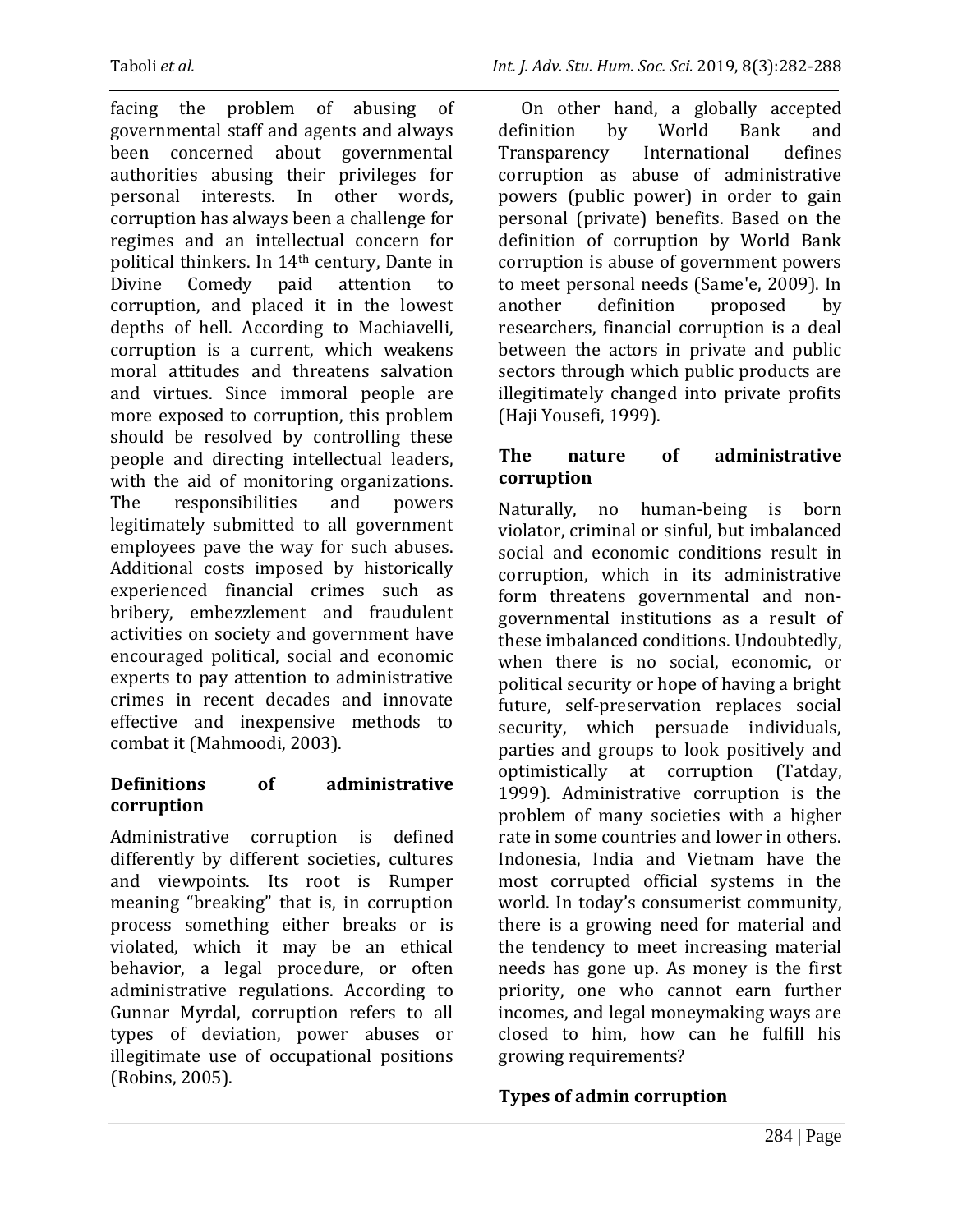Heidenheimer classifies political corruption to three categories: black, gray and white.

**Black administrative corruption** is an act blamed by masses and political elites; whose doer must be punished. An example is receiving bribe for neglecting safety standards in construction.

**Gray administrative corruption** is an act blamed by the majority of elites, but the messes are indifferent about it. An example is delinquency of employees in enforcing laws of lower popularity among people, and only political elites believe in their usefulness.

**White administrative corruption** is an act apparently against the law, but most members of society, i.e. political elites and the public, do not consider it enough important to be punished. One example is negligence of breaking the regulations, which have lost their necessity due to social and cultural changes. Administrative corruption refers to a situation in an official system which occurs as a result of iterative infringements of the employees, with the possibility of being distributed, and will result in decreased efficiency and effectiveness of the system.

The most common infringements leading to administrative corruption are:

- 1.Bribery
- 2. Embezzlement
- 3. Cheating
- 4.Blackmail
- 5. Fraud
- 6. Extorsion
- 7.Nepotism
- 8. Corruption with and without stealing (Rafie'pour, 2000).

### **Economic rents as a significant index of administrative corruption**

Historically, there have always been privileges and credits given to particular

group in many lower developed countries owing to unbalanced and uncoordinated social, economic and official structures as well as high concentration of power, resources and authorities in hands of government. These groups are benefited from rich resources with regard to special social conditions without any useful and constructive activities. Such conditions and availability of such resources for a special group bring incomes in form of economic rents far beyond their eligibility. In other words, income-based rents derived from occupation or ownership is a fundamental right against which the owner gives no help to the society. Or, it is a rent earned for particular reasons through sale of goods and services at costs much higher prices than production costs. A specific feature of governmental rent is that oil-based incomes of oil producing and exporting countries are slightly related to production processes in national economies. Some thinkers set quantitative criteria to extinguish rentier states, i.e. any states %42 or more of whose revenues are external rents is known as a rentier state (Maadanchian, 2005).

### **Negative impacts**

Administrative corruption upsets the expenditure budget of a government and persuades it to complex, unjustified, huge investments, which cannot be accurately monitored. On other hand, administrative corruption including employment corruption and employing incompetent human resources decreases the efficiency of the systems in the long run. Corruption also slows down economic growth because it demotivates internal and external investors. Kauffmann (2007) indicates that investment in a relatively corrupt country compared to a non-corrupt one is equal to %20 surplus investment tax. Corruption lowers legitimacy and efficacy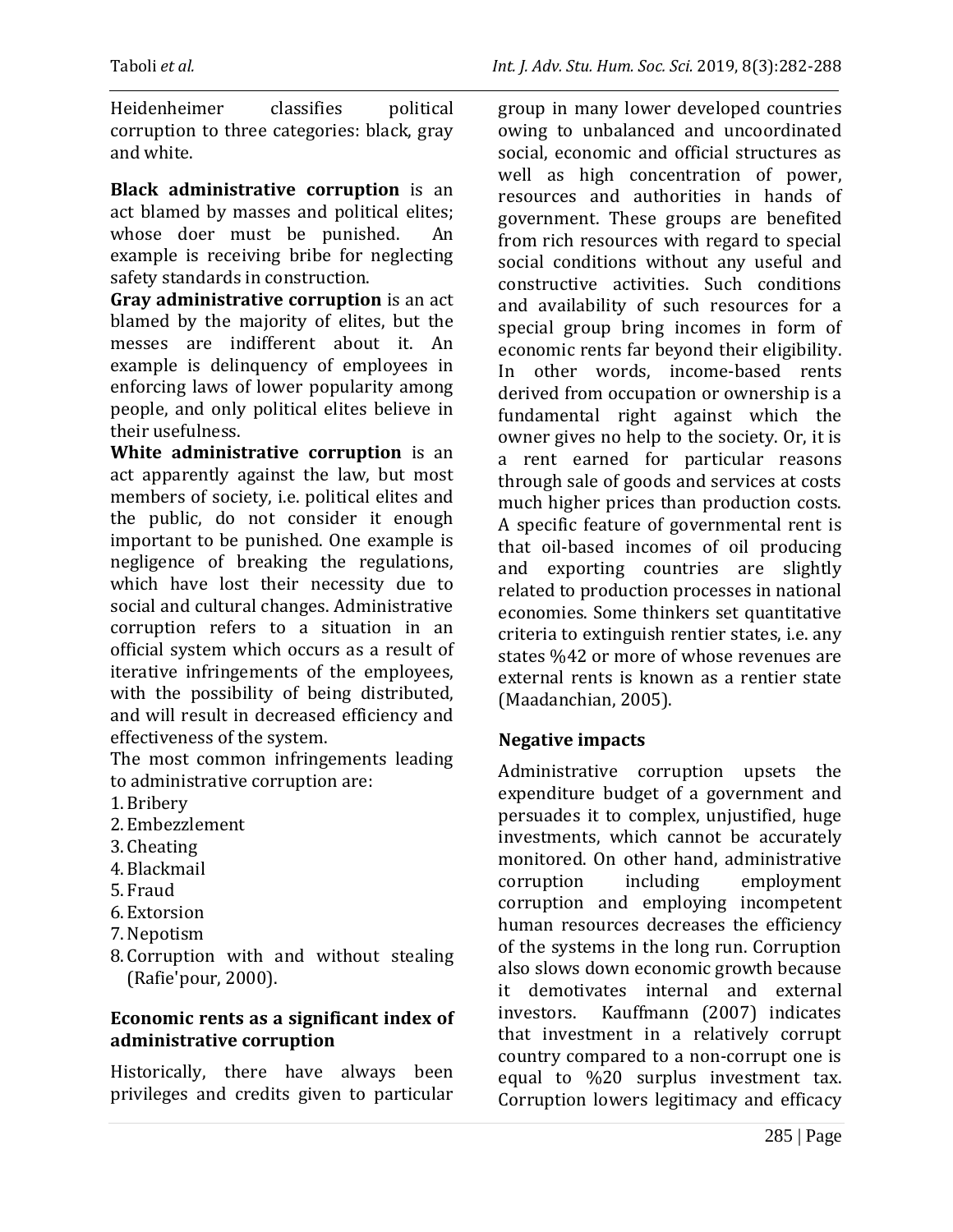of the governments, jeopardizes stability and security of societies, alters democracy and morals, and blocks political and social development of the society (Shokrollahi, 1999). Corruption, by definition, upsets game rules of a society (the institutions) leading to an increase in transaction costs. Increased transaction costs disable investment, production and entrepreneurship, and cripples the economy. Theories have presented somewhat similar definitions of administrative corruption.

For instance, James Scott defines administrative corruption as a behavior in which one serves in a governmental position in order to fulfill his private interests and achieve further well-being or a higher position beyond a formal framework. A preferred definition was suggested by Samuel Huntington, which is presented here with some modifications: administrative corruption is set of behaviors of those public employees who ignore accepted codes and norms towards non-organizational objectives (Klitgaard, 2006). In other words, corruption is an illegitimate instrument to satisfy illegitimate demands of administrative systems. The equations of corruption are as follows:

Corruption= monopoly+ concealed poweraccountability and transparency.

### **Facilitating agents**

a) Political factors: increasing political and economic corruption is observed in many countries with different economic, social and ideological backgrounds. Thus, it has changed into one of the largest concerns of international community. Today, development economy experts agree that countries relying on raw materials than production are rentier, which distribute incomes from raw material sale in the

society and deteriorate the socioeconomic state due to growing corruption. Rentier countries are those which receive the majority of their revenues via external sources in form of rents. The likelihood of arresting and punishing bribers and bribees affects its prevalence.

 Lack of full independence of the judicial system, influences of Executive on the judiciary and inspection agencies, pressures of internal and international hardliners, corrupt of hig level managers, propaganda, recommendations for safeguarding the managers from penalties are major political facilitators of corruption.

b) Official factors: ineffective, voluminous and non-proportional administrative structures, complexity of laws and regulations, numerous circular notes and guidelines, ineffective managers, lack of meritocracy, employment discriminations, appointment and promotion of individuals, dysfunction of payroll system, reward and punishment, especially for monitoring and evaluation, preferring group aims to organizational ones, unawareness of clients about official and legal procedures are among such factors.

 The most important reasons of ignoring administrative corruption are:

- 1. Preference of some states to provide money-making opportunities through illegitimate means to their supporters instead of giving legal permits;
- 2. Family ties;
- 3.Restriction of private sector;
- 4. Further urbanization; and,
- 5. Reluctance of the society to ethical norms (Haji Yousefi, 2007).

**Restriction and prevention of administrative corruption**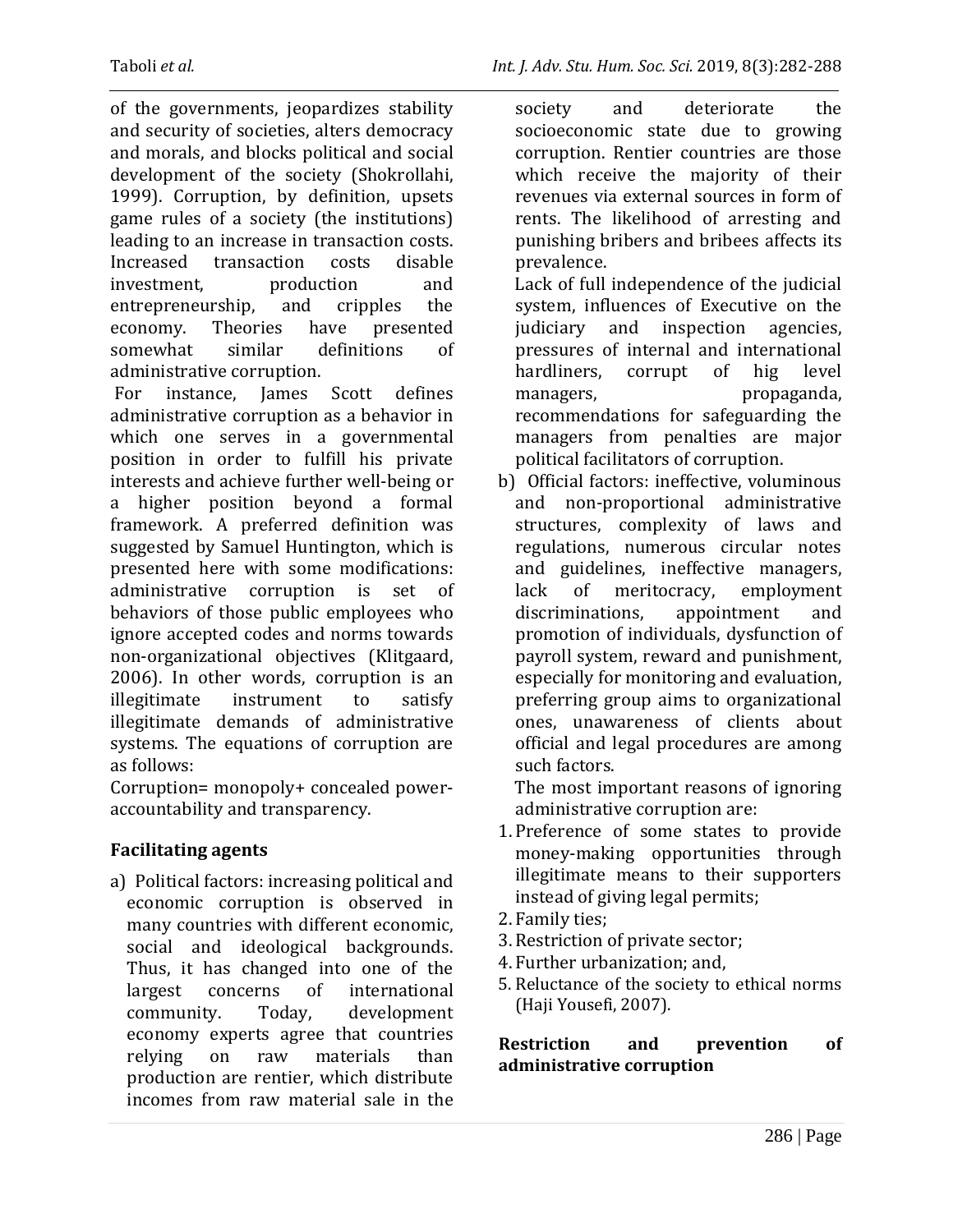- The researchers mention four groups as conventional methods to prevent administrative corruption:
- 1-**Scientific method** deals with conventional branches of science particularly human sciences discussed about how corruption was created, why it appeared and how to combat it (based on scientific findings).
- 2-**Empirical method** is based on previous research activities including ups and downs, weaknesses and strengths of preceding actions taken in order to prevent corruption with the aid of these experiences.
- 3-**Moral method,** which by referring to religious and national sources, principles of corruption prevention and control are extracted.
- 4-**Comparative method,** which takes the experiences of other states, transnational, regional and international bodies into consideration (Ma'adanchyan, 2003).
- Actions which reduce the demand of citizens for corrupt services are:
- 1-Deregulation
- 2-Rise of public awareness (Habibi, 2009).
- Actions which reduce administrative corruption of employees are:
- 1-Correction of official system
- 2-Prevention of employment corruption
- 3-Raise of salaries of governmental employee
- 4-General monitoring of governmental organizations
- 5-Formation of independent organizations to combat corruption (Abbasszadegan, 2004).

#### **Method for simultaneous reduction of corruption**

- 1-Encourage the employees to disseminate and disclose the information; and,
- 2-Freedom of Press (Abbasszadegan, 2004)

#### **The report of Transparency International on Iran**

According to Transparency International Report 2005, among 159 countries of the

world, Iran is rated 93, which has fallen 5 ranks compared to the last year (2004). Transparency International (TI) lists all countries on financial and economic corruption. This report is compiled based on 16 research activities carried out by 10 international organizations. TI ranks corruption between 1 (highest corruption) and 10 (lowest corruption). In Report 2005, Iran was 2.9, which shows no change to 2004. The amplitude of economic corruption in Iran was 2.3-3.3 (Adib, 2009).

### **Conclusions**

Administrative corruption is a behavior, in which one within an administrative environment focuses on his or others' personal interests, and deviates from the normal official procedure and acts against predetermined objectives of the organization or office resulting in disturbance and losses to the system and ultimately to public interest. Unfortunately, not only does Iranian official system have no help for the national development owing to internal and external organizational issues, but it has enhanced underdevelopment. And despite official revolutions, official modifications, bureaucratic purge, contractions and extensions of national official management, the country still suffers structural and management defects. Administrative corruption is a complex, multidimensional phenomenon with many causes and effects playing different roles in different conditions. With regard to worldwide importance of such issue, extensive studies have been carried out to identify and ascertain causes of this problem. As stated earlier, economic factors are fundamental in any social structure leading individuals to undesirable and illegal activities including bribery, embezzlement, and financial corruption. Administrative corruption is a social phenomenon facing all countries of the world. On this basis, various nations with different perception of corruption as an inevitable issue have